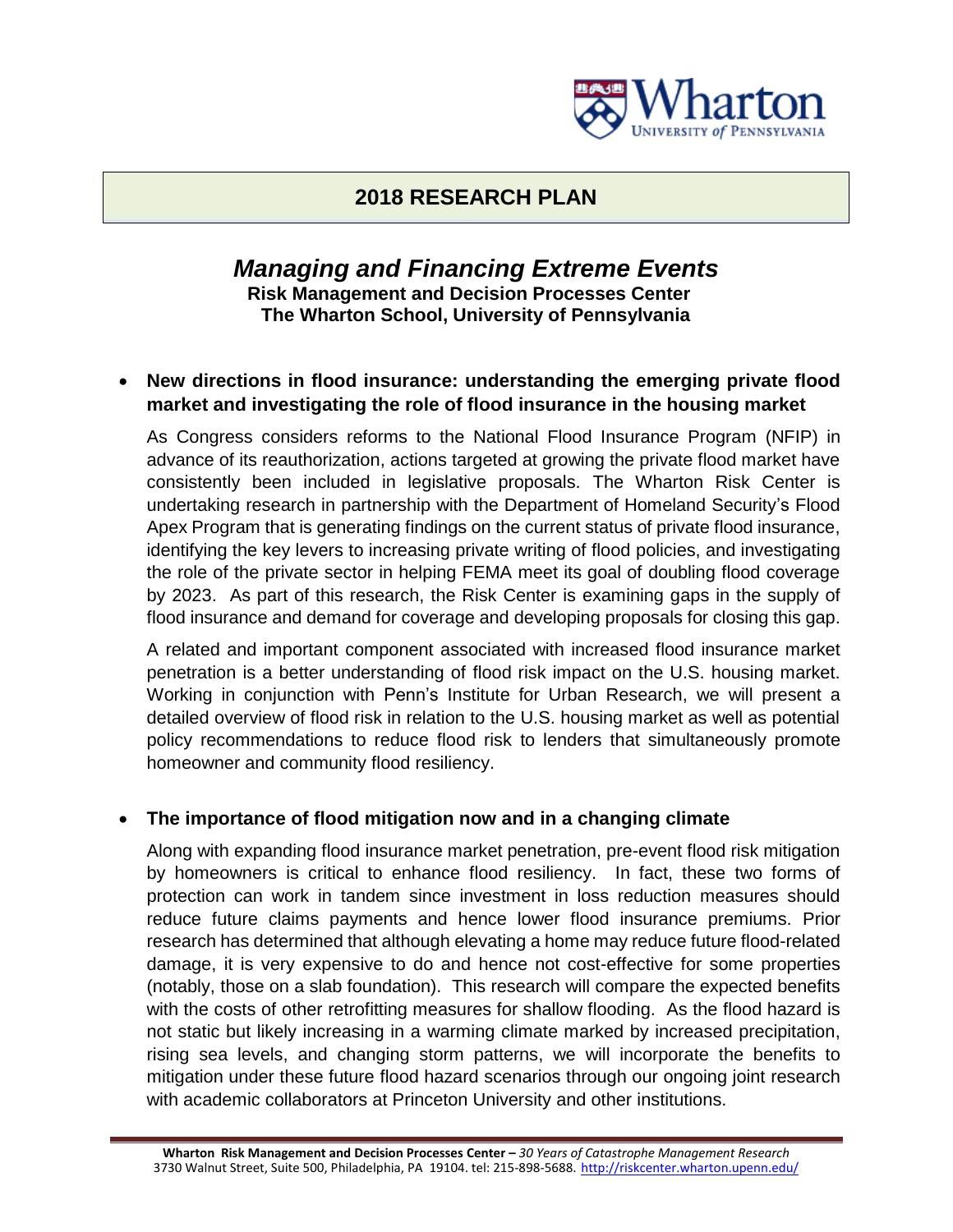### **Communicating natural hazard risk to enact action**

Hurricanes Harvey, Irma and Maria have highlighted the lack of disaster preparedness in communities subject to hurricanes and heavy rainfall, with most victims lacking flood insurance or adequate loss reduction measures. Such lack of preparedness can be due to a variety of reasons: (a) possibly, homeowners were unaware of or misunderstood their flood risk, (b) they incorrectly believed their homeowners' insurance covers flood damage, (c) they do not perceive actions are most effective to protect their property, and/or (d) they do not consider the long-term benefits of investing in loss reduction measures now given the high upfront costs.

Through a series of experiments across a variety of hazards, the Risk Center is investigating different ways of communicating the risks associated with natural disasters to identify risk communication strategies that can moderate these behavioral biases. We are currently examining the impact of stretching the time horizon for characterizing the likelihood of a disaster to see whether this framing promotes an increased take-up of insurance. For example, what are the outcomes if a property owner facing a flood with a 1-in-100 chance of occurring next year is presented as having a greater than 1-in-4 chance of having at least one flood over a 30 year period? While the question of framing time horizons has been posed in the literature, the Risk Center is the first to undertake an empirical investigation of the impact of this risk communication technique on homeowner behavior.

# **Building resiliency to new and emerging risks via metrics**

There is a growing recognition that public sector outlays to cover uninsured private and public losses associated with large-scale disasters are becoming financially unsustainable. There is thus a need to enhance the resiliency of communities and critical infrastructure and to measure progress over time. In this regard we will continue our multi-year research partnership with the Zurich Flood Resilience Alliance that is empirically validating findings on the 88 sources of flood resilience in over 100 communities across the globe with data collected using a web-based tool implemented with the alliance.

A related stream of research builds on our collaboration with the Department of Homeland Security's Critical Infrastructure Resilience Institute (CIRI) to develop resiliency metrics and assessment criteria for transportation critical infrastructure. Through case studies with a primary focus on a financial/insurance perspective, we will determine quantitative and qualitative criteria that can aid infrastructure managers in understanding their insurance needs and other financial concerns to facilitate recovery of utilities following a major disaster. These metrics will be geared not only to enhance resiliency toward natural disaster risks, but also to identify emerging risks, including cyber and terrorism, that managers of critical infrastructure face.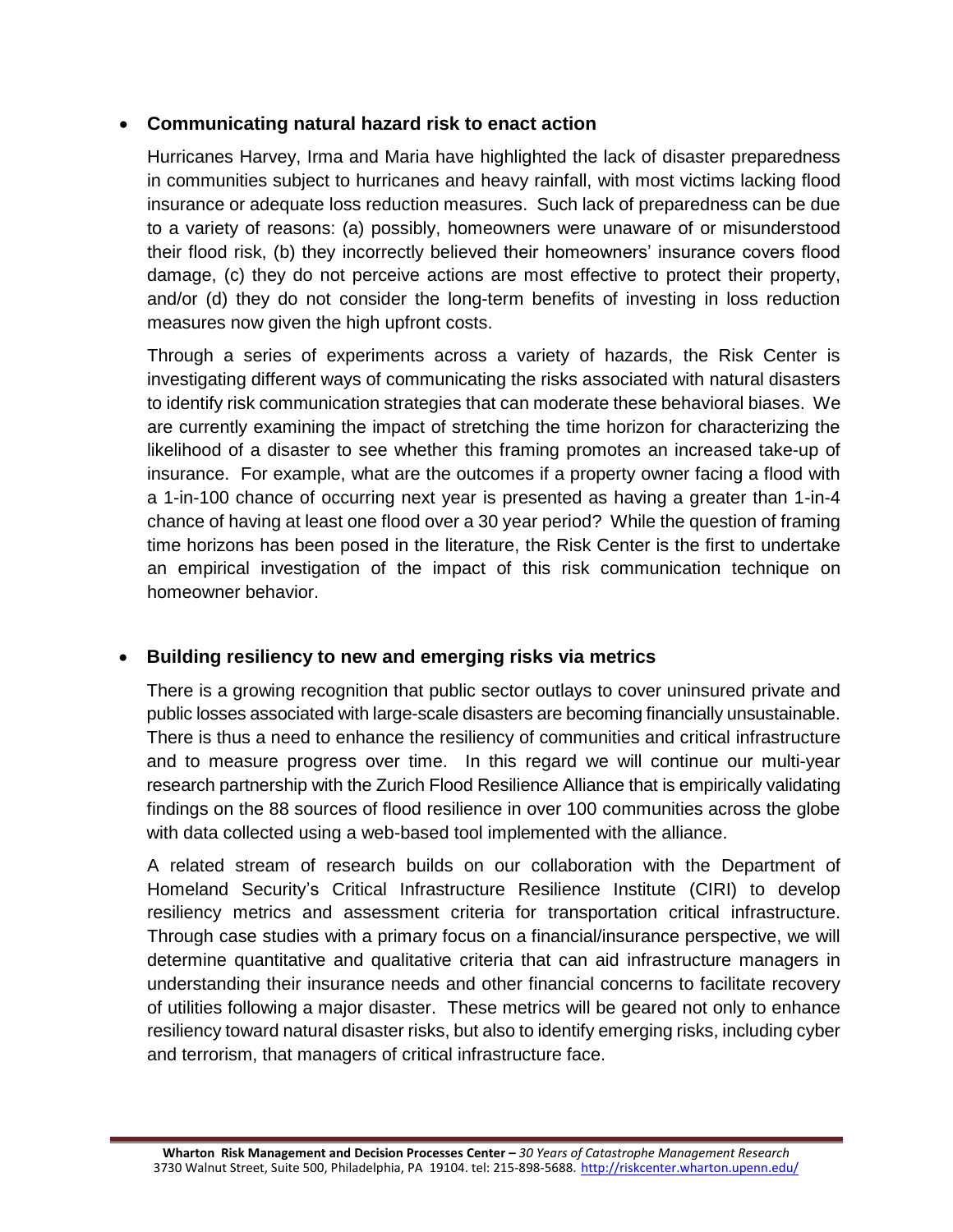# **Using social media data to better understand protective decision making in response to disasters**

The advent of social media and smartphones has had a transformative effect on how we communicate. While traditional media channels such as television and word-of-mouth continue to play an important role in how consumers learn about hazards and make preparedness decisions, smartphones and social media are increasingly becoming a major source of news and advice. These channels have also opened up major new research opportunities to study the dynamics of hazard response by investigating changes in the linguistic content of social media conversations and postings (e.g., on Twitter) over the course of extreme events. In this research we will be using a suite of natural language processing tools to study how sentiment and conversation changes over the course of an evolving hazard event. The work will help inform not only basic questions about the dynamics of risk response, but also how warning messages might be improved in the face of new threats.